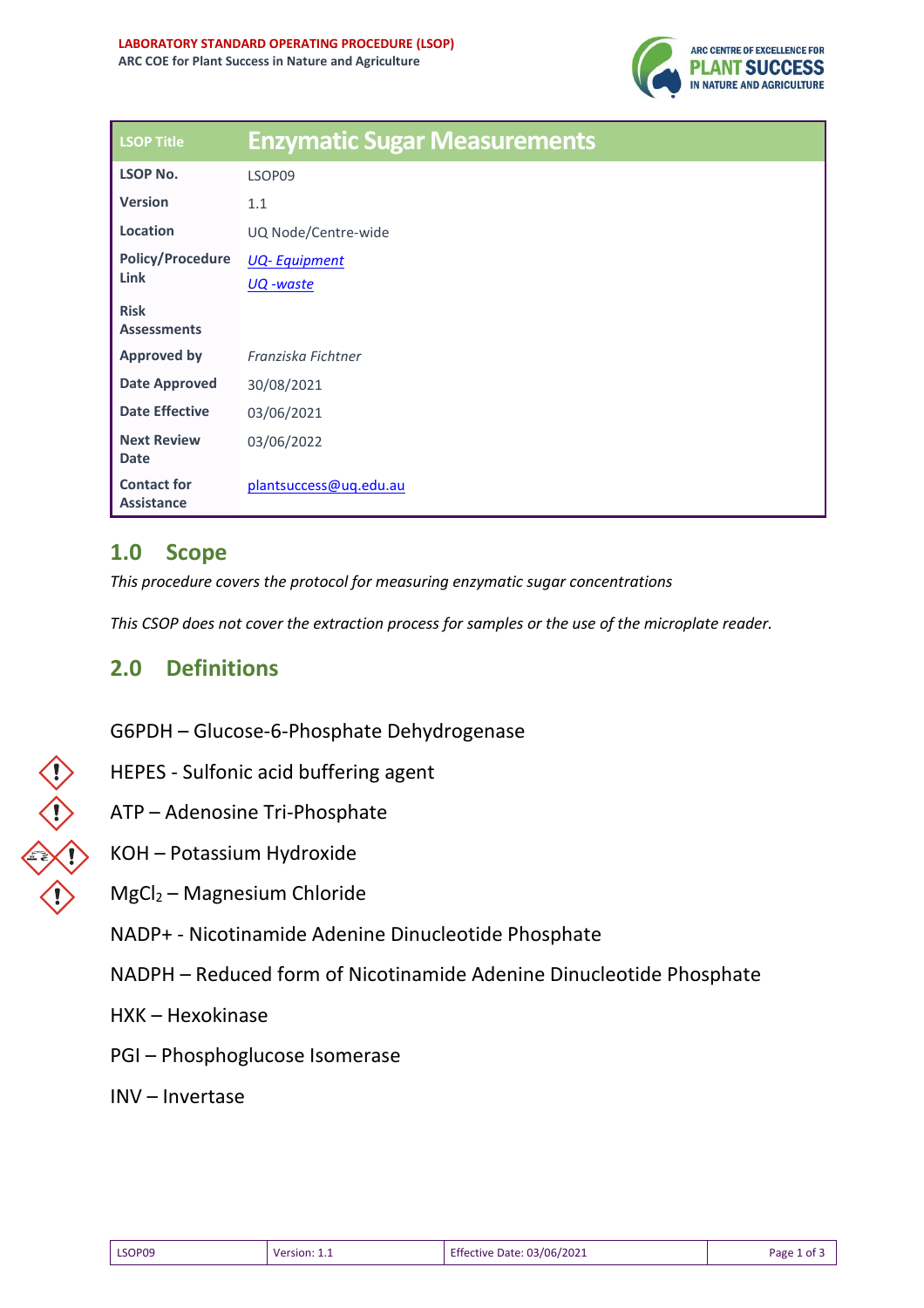# **3.0 Materials and Equipment**

- 1. Microplate
- 2. Pipette & Pipette Tips
- 3. G6PDH in ammonium sulphate
- 4. Mix (see appendix for stocks)
- 5. Sugars (see appendix)
- 6. Microplate Reader
- 7. Centrifuge

### **4.0 Prescribed Actions**

- 1. Prepare fresh: G6PDH grade II *from Roche in ammonium sulphate* [4°C]
	- a. To prepare the solution: centrifuge 2 min at 13,400 rpm, discard the supernatant and dissolve the pellet.
- 2. **Mix for 1 microplate***:* 15.5 ml HEPES buffer, 480 µl ATP, 480 µl NADP, 80 µl G6PDH grade II (see appendix for stock solutions)
- 3. Pipette 150 µL of Mix (equivalent to 100 mM HEPES-KOH, pH 6.9, 3 mM MgCl<sub>2</sub>, 1 mM NADP+, 2.5 mM ATP, and 0.5 U glucose 6-phosphate dehydrogenase) into microtiter plate
	- 4. Glucose, fructose and sucrose are determined by the sequential addition of
		- a. 0.9 U hexokinase (yeast)
		- b. 0.05 U phosphoglucose isomerase (yeast)
		- c. and 10 U invertase (yeast) to the amount of sugars.
	- 5. Pipette 50 μL aliquots of sample extract into each well

*NB: Generally dispensed as duplicates into a microtiter plate*

- 6. Mixed with the reaction mixture, the reduction of NADP<sup>+</sup> to NADPH is monitored at 340 nm using a microplate reader.
- 7. The increase in  $A_{340}$  is used to calculate sugar content using a molar extinction coefficient (e) of  $6,220$  M $<sub>1</sub>$  cm $<sub>1</sub>$ .</sub></sub>

| LSOP09 | Version: 1.1<br>______ | <b>Effective Date: 03/06/2021</b> | Page 2 of |
|--------|------------------------|-----------------------------------|-----------|
|--------|------------------------|-----------------------------------|-----------|